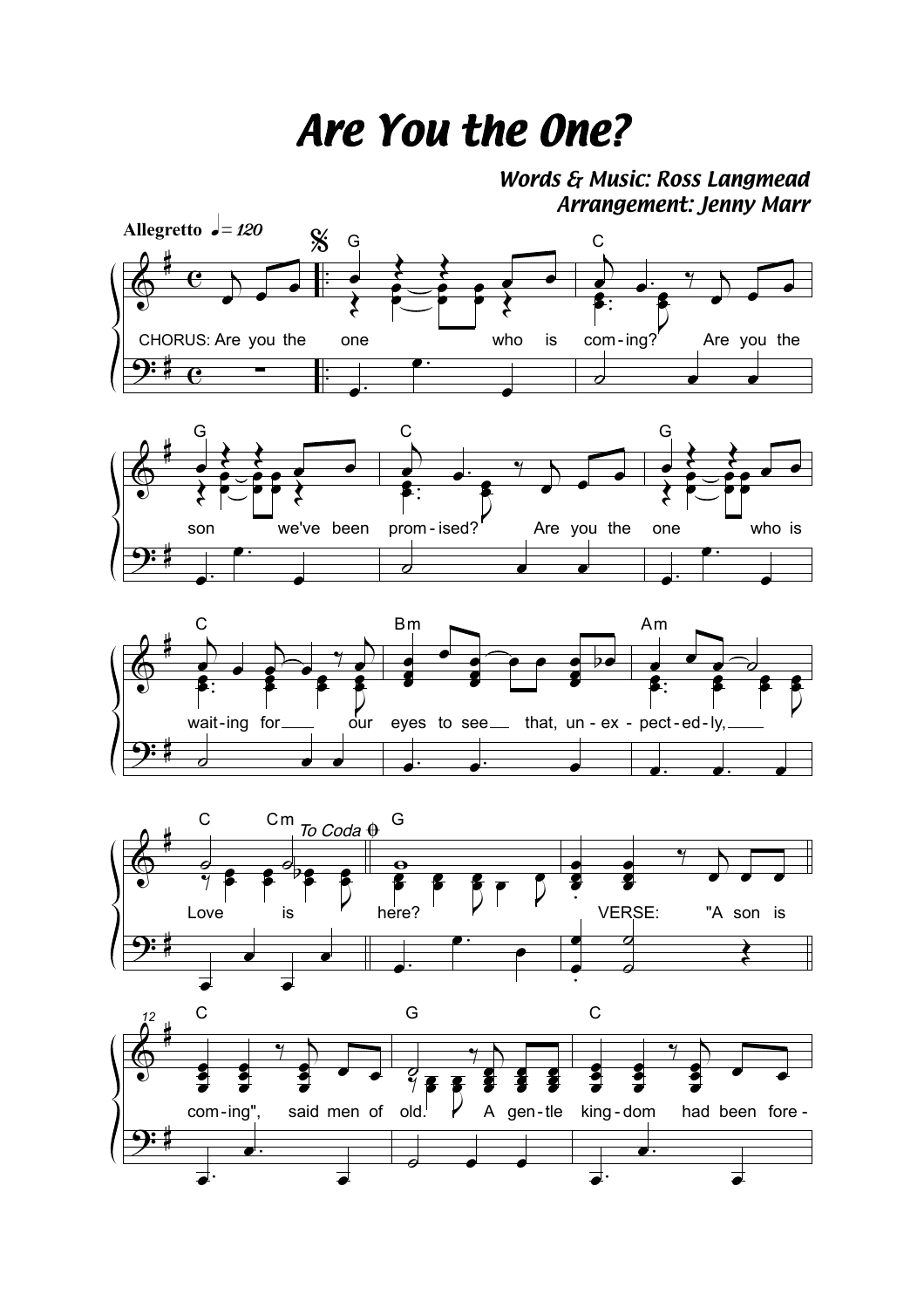Are You the One?, p. 2 of 3